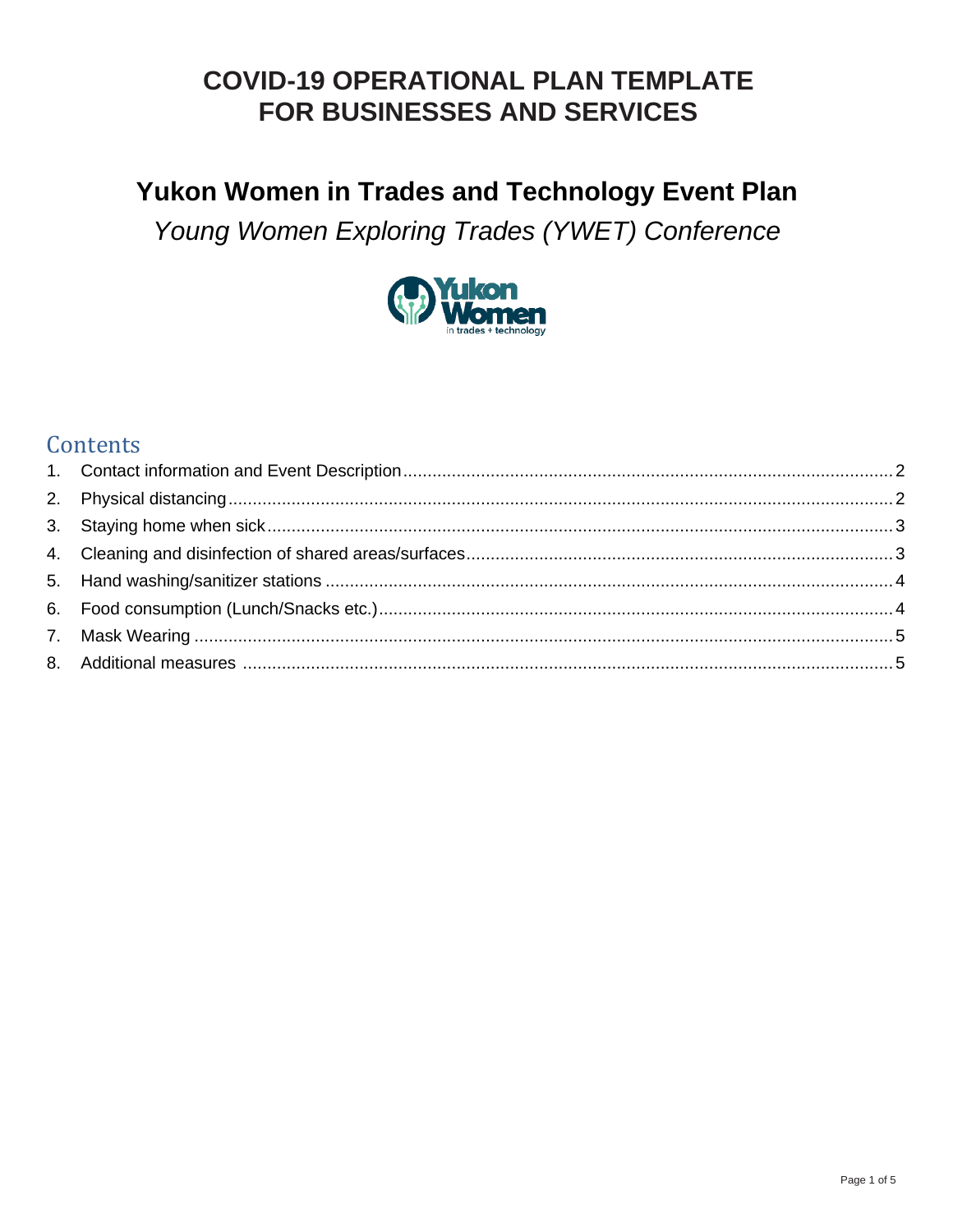| <b>Contact information and Event Description</b><br>1.      |              |                           |  |  |
|-------------------------------------------------------------|--------------|---------------------------|--|--|
| <b>Business or organization name</b>                        |              |                           |  |  |
| Yukon Women in Trades and Technology                        |              |                           |  |  |
| <b>Event Name</b>                                           |              |                           |  |  |
| Young Women Exploring Trades (YWET) Conference              |              |                           |  |  |
| <b>Event Dates</b>                                          |              |                           |  |  |
| November 17th and 18th 2021                                 |              |                           |  |  |
| <b>Event Location</b>                                       |              |                           |  |  |
| Yukon University, 500 College Drive, Whitehorse YT, Y1A 5K4 |              |                           |  |  |
| <b>Business Address (physical location)</b>                 |              |                           |  |  |
| 2180 2 <sup>nd</sup> Avenue, Whitehorse, YY, Y1A 6C4        |              |                           |  |  |
| <b>Contact name</b>                                         | <b>Phone</b> | <b>Email</b>              |  |  |
| Liz Peredun (Executive Director)                            | 867-667-4441 | ed@yukonwitt.org          |  |  |
| <b>Contact name</b>                                         | <b>Phone</b> | <b>Email</b>              |  |  |
| Jessie White (Program Coordinator)                          | 867-335-9488 | coordinator@yukonwitt.org |  |  |
|                                                             |              |                           |  |  |
|                                                             |              |                           |  |  |

#### **Event Description**

Yukon Women in Trades and Technology is a non-profit society that promotes gender equality in skilled trades and technology careers. We educate, promote awareness and advocate for participation and sustainability in these careers. Every year, we create opportunities for high-school aged girls to experience and explore opportunities in skilled trades and technology careers over two days at the Young Women Exploring Trades Conference in November. Six on-site workshops will be offered over the course of two days. Workshops will include: carpentry, heavy equipment mechanics, welding, electrician training and more! This conference will involve up to 100 girls from across the territory participating at Yukon University. We also invite local businesses, organizations and employers to facilitate hands-on workshops for students.

### **2. Physical distancing**

This measure is intended to prevent the transmission of COVID-19 by ensuring that employees and clients maintain a physical distance of 2 metres (6 feet).

| Measures used to maintain physical distancing |                                                                                                                      |  | Steps taken to ensure minimal interaction between<br>people.                                                                                                                             |  |  |
|-----------------------------------------------|----------------------------------------------------------------------------------------------------------------------|--|------------------------------------------------------------------------------------------------------------------------------------------------------------------------------------------|--|--|
|                                               | Bus arrivals will be staggered the morning of the<br>conference so not all 100 students are arriving at one<br>time. |  | Students will travel in groups no larger than 10 between<br>workshops at the University. They will be accompanied<br>by a chaperone that is able to support and encourage<br>distancing. |  |  |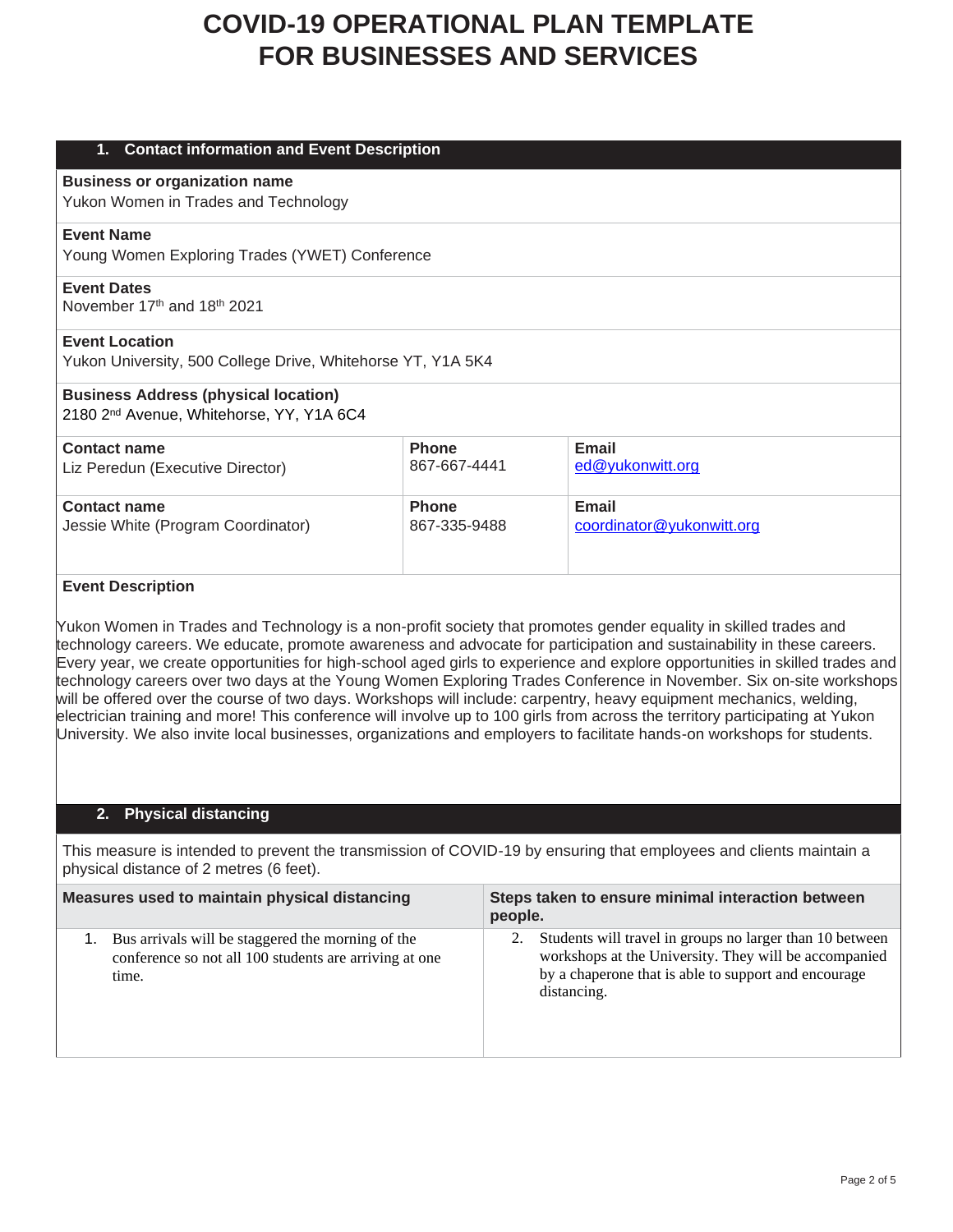| 3. | Physical distancing is no longer mandatory for students in<br>highschools, however it's important that staff and students<br>spread out within the available space and prevent crowding<br>in common areas such as hallways. | 4. | Students will be masked while travelling in the hallways<br>in between workshops and masked in workshops. |
|----|------------------------------------------------------------------------------------------------------------------------------------------------------------------------------------------------------------------------------|----|-----------------------------------------------------------------------------------------------------------|
|    |                                                                                                                                                                                                                              |    |                                                                                                           |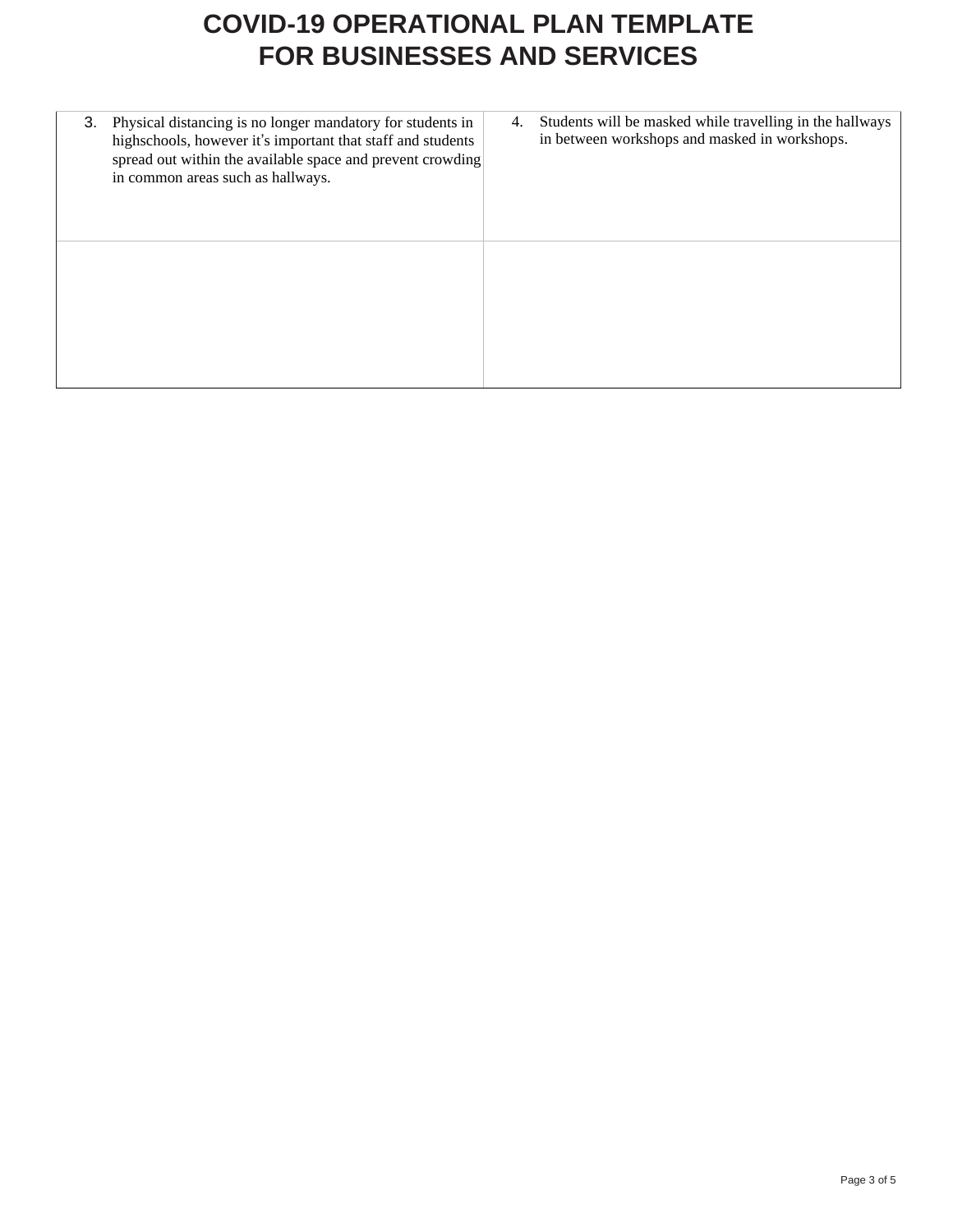#### **3. Staying home when sick**

- 1. Participants will be informed and encouraged to stay home if they are feeling unwell during either of the consecutive days of the conference. As many students will be coming from their respective high schools, the K-12 school guidelines for 2021- 22: COVID-19 regulations will also apply here.
- 2. Students will be screened upon arrival at the University as per YU procedures (temperature check, screening questions).
- 3. If a student becomes unwell during the conference, they will be asked to wear a mask and be removed from their group by one of the conference organizers to assess their situation. If necessary, the student's emergency contact will be notified and one of the conference staff will help manage their transportation as needed.
- 4. The same guidelines apply for staff

#### **4. Cleaning and disinfection of shared areas/surfaces**

Students will travel with their own Personal Protective Equipment (PPE) for the duration of the conference. Frequently used tools will be disinfected between group use.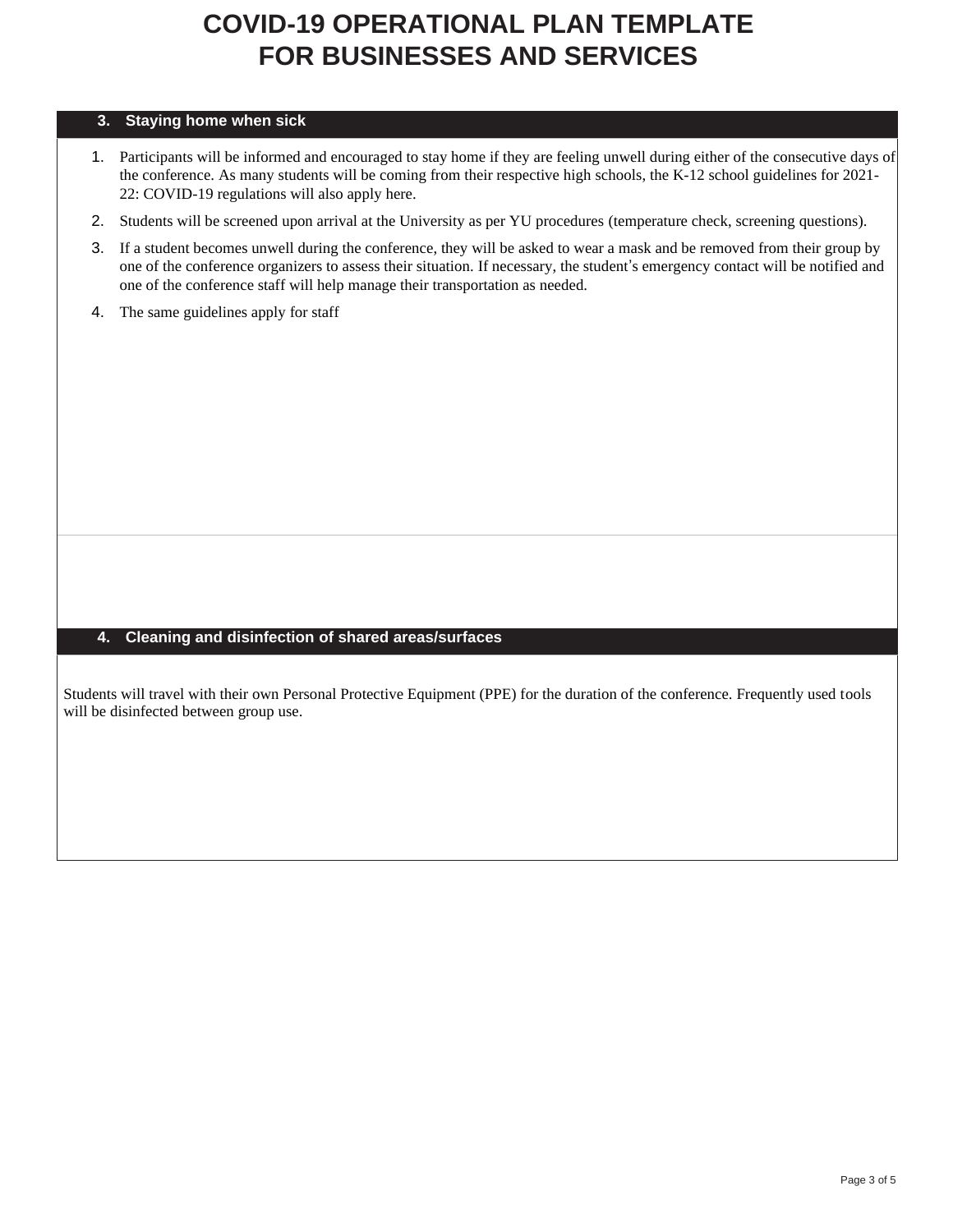#### **5. Hand washing/sanitizer stations**

Practicing good hygiene is an essential and effective part of preventing the spread of COVID-19. Take these measures to protect yourself and others from getting sick:

- Wash your hands often (in addition to routine times such as after using the washroom, before eating and when handling food for the public);
- Cough/Sneeze into your elbow or tissue and throw away;
- Avoid touching your eyes, nose and mouth with your hands; and
- Use alcohol-based hand sanitizer if soap and water are not readily available.

| <b>Hand washing stations</b>               | Location                                                                                                                                                                                                                                  |
|--------------------------------------------|-------------------------------------------------------------------------------------------------------------------------------------------------------------------------------------------------------------------------------------------|
|                                            | Students will be encouraged to wash hands in washrooms frequently during the conference and<br>especially prior to eating during the conference                                                                                           |
|                                            |                                                                                                                                                                                                                                           |
| <b>Hand sanitizer stations</b>             | Location                                                                                                                                                                                                                                  |
|                                            | Students will travel with hand sanitizer in the gift bags that they receive at the beginning of the<br>conference and chaperones will encourage hand sanitizing throughout the conference, particularly at<br>entry points to classrooms. |
|                                            | Hand sanitizer will also be located all entrances to Yukon U.                                                                                                                                                                             |
| Food consumption (Lunch/Snacks etc.)<br>6. |                                                                                                                                                                                                                                           |

Students will be provided self-serve snacks in their gift bags that they will receive upon arrival to the conference.

Yukon University's Food Services will provide a bagged lunch that students will eat in their small groups (max groups of 10) during the designated lunch time. Conference volunteers will pick up the provided bagged lunch at the cafeteria.